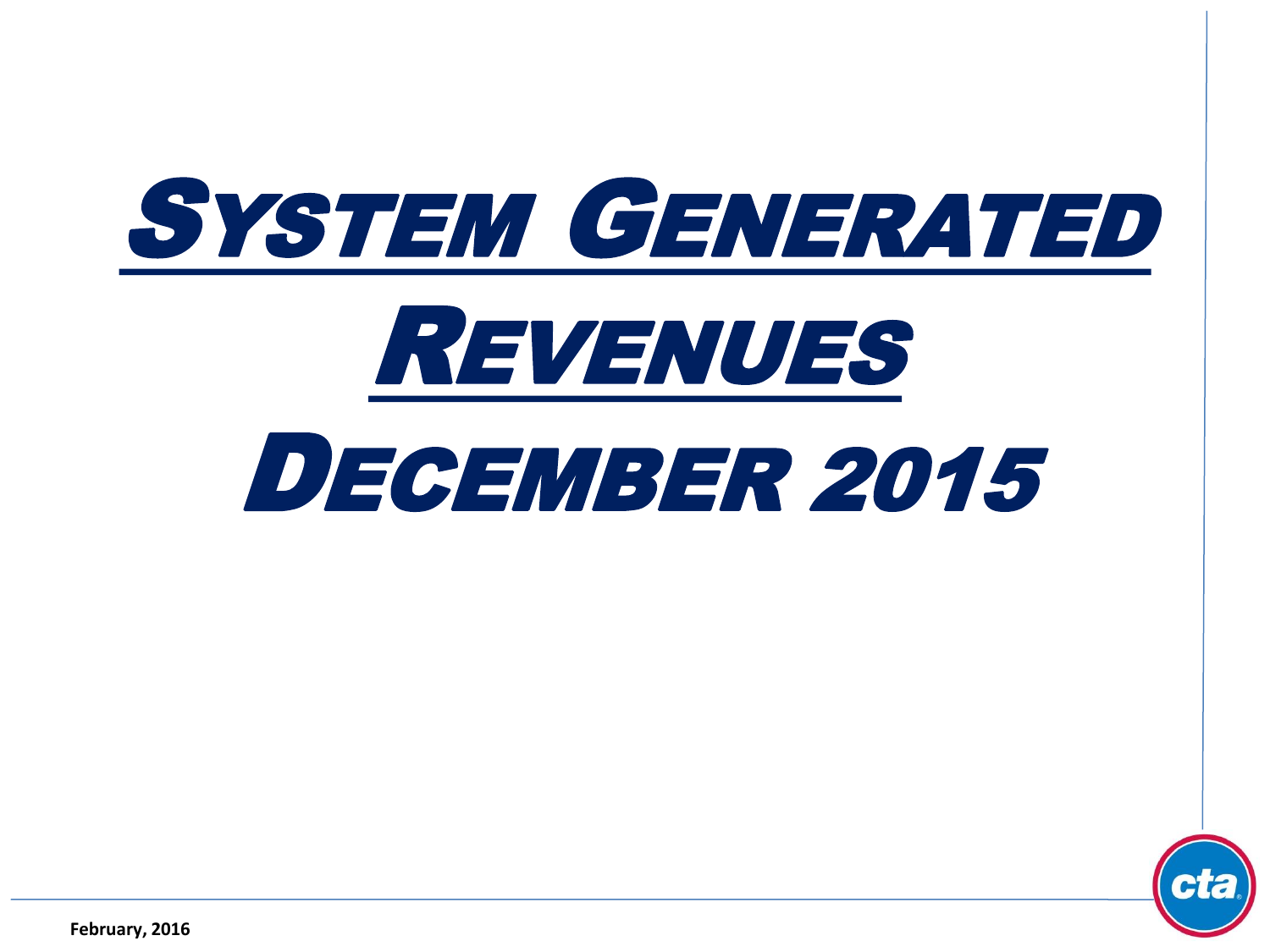## DECEMBER REVENUES: VARIANCE TO BUDGET

| <b>Dollars in Millions</b>    | <b>Actual</b><br><b>December</b><br>2015 | Variance<br>to<br><b>Budget</b> | <b>Variance</b><br>to<br><b>December</b><br>2014 |
|-------------------------------|------------------------------------------|---------------------------------|--------------------------------------------------|
| Farebox                       | \$28.7M                                  | 1.2M                            | 0.9M                                             |
| Passes                        | \$16.6M                                  | 0.5M                            | 0.3M                                             |
| <b>Fare and Pass Total</b>    | \$45.3M                                  | 1.7M                            | 1.2M                                             |
| <b>Reduced Fare Subsidy</b>   | \$2.1M                                   | 0.2M                            | 1.4M                                             |
| Non-Farebox                   | \$9.5M                                   | 2.3M                            | 4.6M                                             |
| <b>Revenue Total</b>          | \$56.9M                                  | 0.4M                            | 2.0M                                             |
| <b>Average Fare (Dollars)</b> | \$1.14                                   | \$0.01                          | \$0.02\$                                         |
| <b>Free Rides</b>             | 5.9M                                     |                                 |                                                  |
|                               | Free Rides is up 0.27M in December       |                                 | ct                                               |
|                               | 2                                        |                                 |                                                  |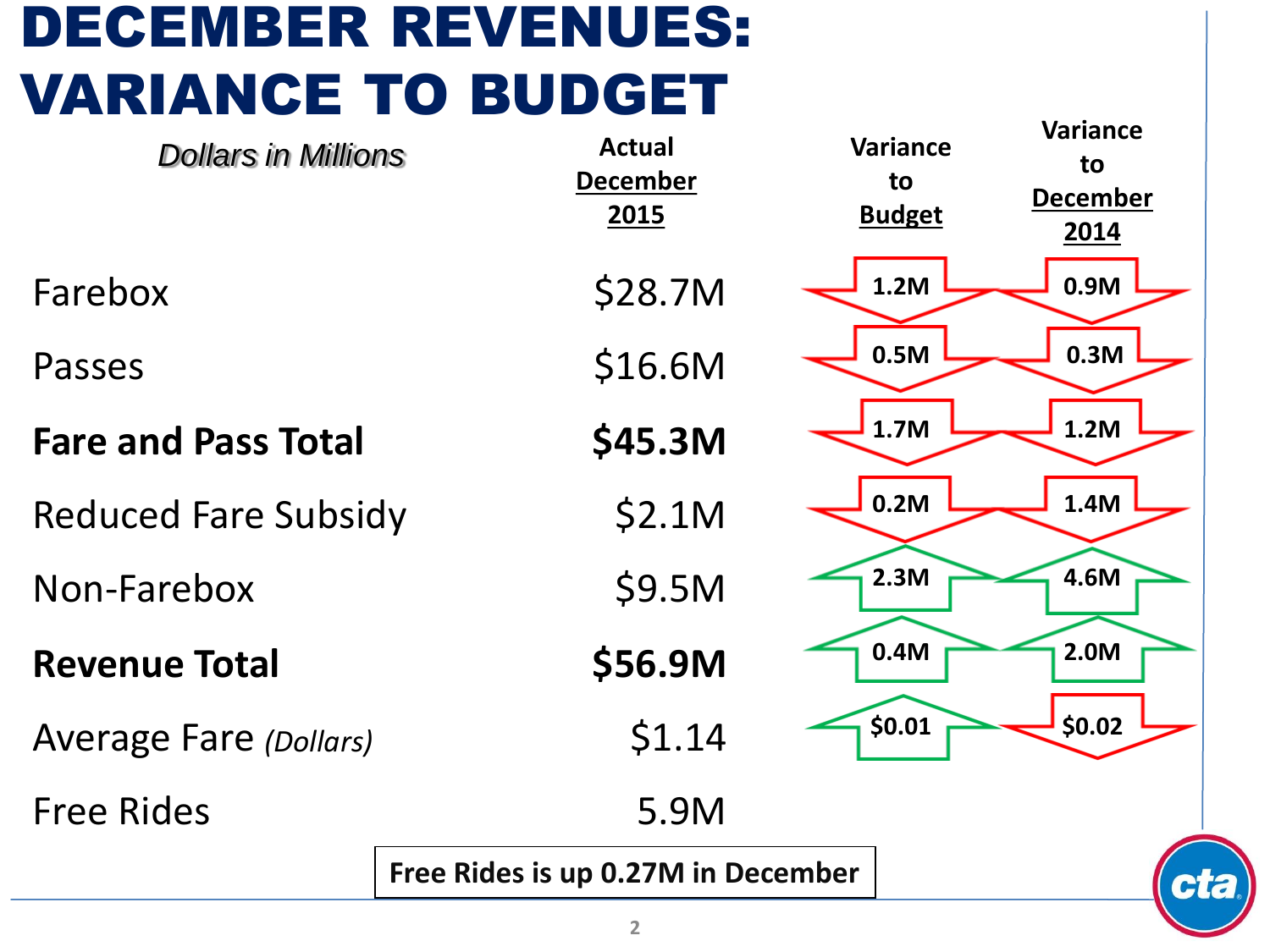### YEAR TO DATE REVENUES: VARIANCE TO BUDGET

| <b>Dollars in Millions</b>    |  | <b>Actual</b>                                  | <b>Variance</b>   | <b>Variance</b> |
|-------------------------------|--|------------------------------------------------|-------------------|-----------------|
|                               |  | December YTD                                   | to                | to              |
|                               |  |                                                | <b>Budget YTD</b> | <b>2014 YTD</b> |
|                               |  |                                                |                   |                 |
| Farebox                       |  | \$365.2M                                       | 2.2M              | 1.1M            |
| Passes                        |  | \$221.9M                                       | 0.1M              | 2.7M            |
|                               |  |                                                |                   |                 |
| <b>Fare and Pass Total</b>    |  | \$587.1M                                       | 2.1M              | 3.8M            |
|                               |  |                                                | 14.2M             | 14.2M           |
| <b>Reduced Fare Subsidy</b>   |  | \$14.2M                                        |                   |                 |
| Non-Farebox                   |  | \$73.7M                                        | 3.7M              | 4.7M            |
|                               |  |                                                |                   |                 |
| <b>Revenue Total</b>          |  | \$675.0M                                       | 12.6M             | 5.7M            |
|                               |  |                                                | \$0.01            |                 |
| <b>Average Fare (Dollars)</b> |  | \$1.14                                         |                   |                 |
| <b>Free Rides</b>             |  | 73.1M                                          |                   |                 |
|                               |  |                                                |                   |                 |
|                               |  | Free Rides is 2.0M less than December 2014 YTD |                   | ct              |
|                               |  |                                                |                   |                 |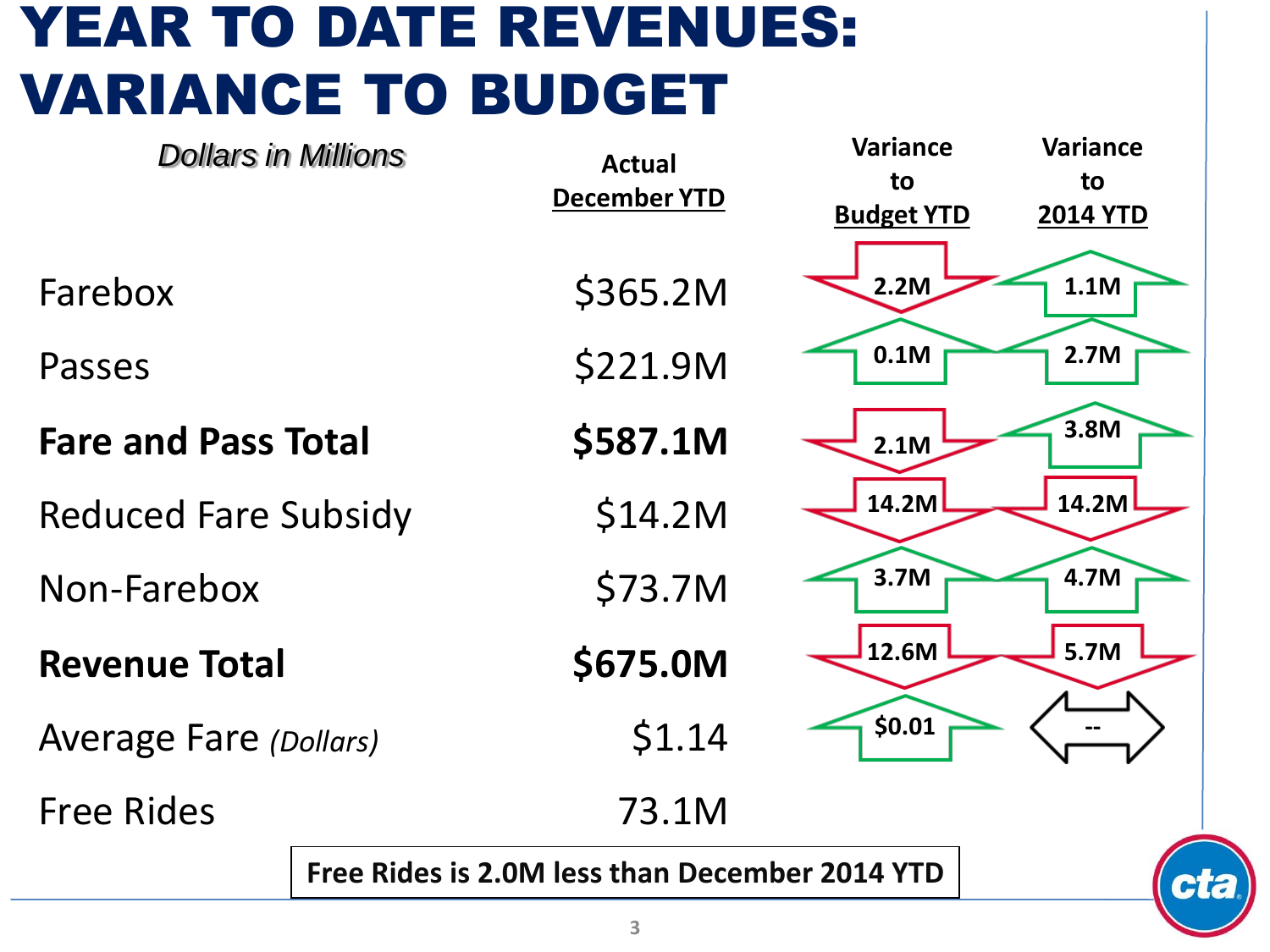### DECEMBER RIDERSHIP: YEAR-OVER-YEAR CHANGE



Free Rides grew system ridership by 0.7% (0.27m) in December, but have reduced system ridership by 0.4% (2.0m) YTD.

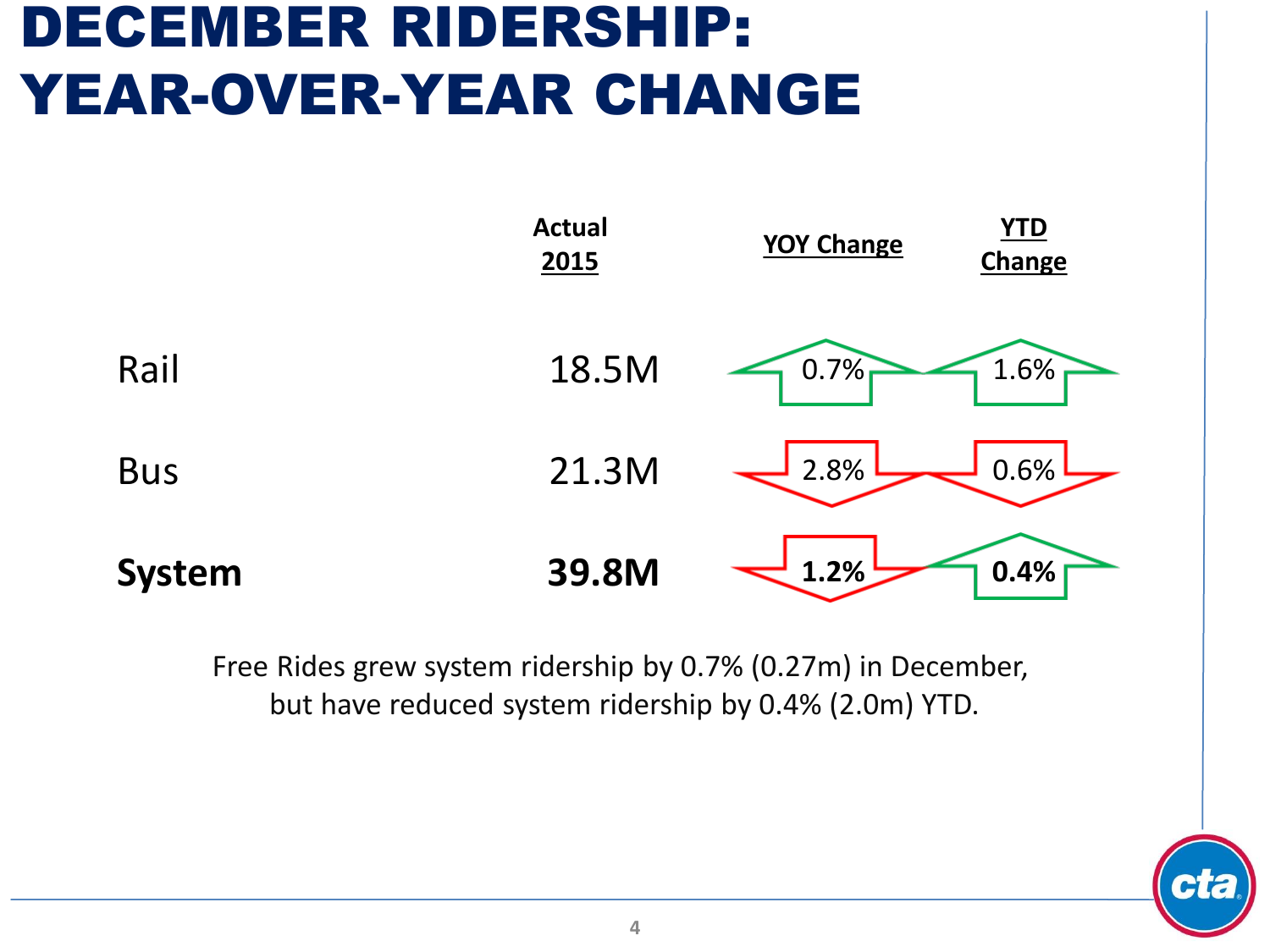# PEER COMPARISON (THROUGH Q3)

### Ridership: Peer Comparison for CTA and Metra

The following peer comparisons examine the percent change in ridership through the third quarter, by mode, for 2015. The data are provided by the National Transit Database (NTD). CTA bus experienced a ridership decrease of 0.4%, CTA rail was up 1.4%, and Metra ridership was down 1.2%.





#### **Source: RTA Q3 Financial Report (preliminary NTD data)**

CTA bus peers include:

- NYCT (New York City)
- SEPTA (Philadelphia)
- **METRO** (Los Angeles)
- WMATA (Washington, DC)
- **MBTA** (Boston)
- Peer average: -4.4%

#### CTA rail peers include:

- SEPTA (Philadelphia)
- MARTA (Atlanta)
- WMATA (Washington, DC)
- NYCT (New York City)
- **MBTA** (Boston)
- Peer average: -4.7%

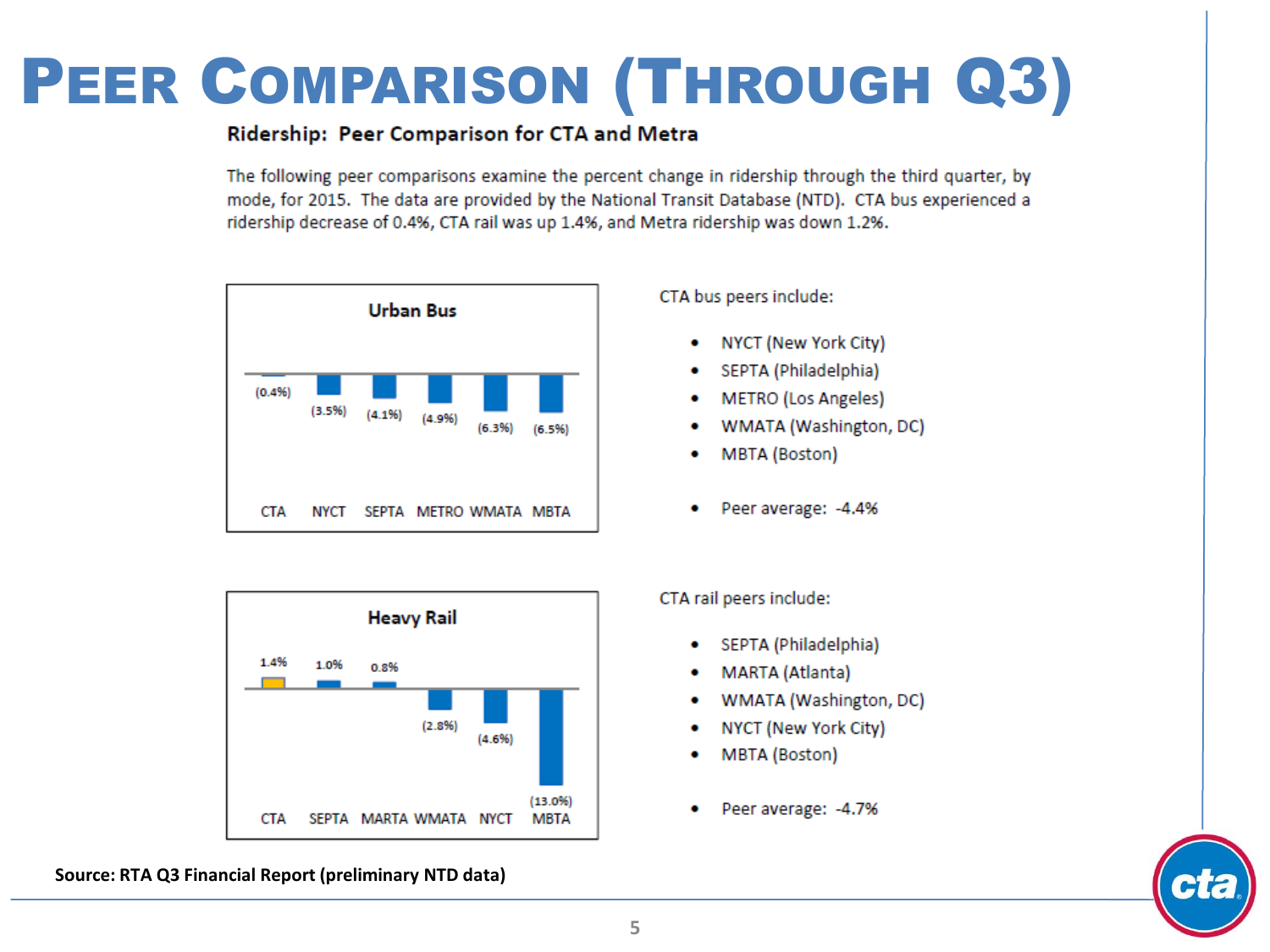

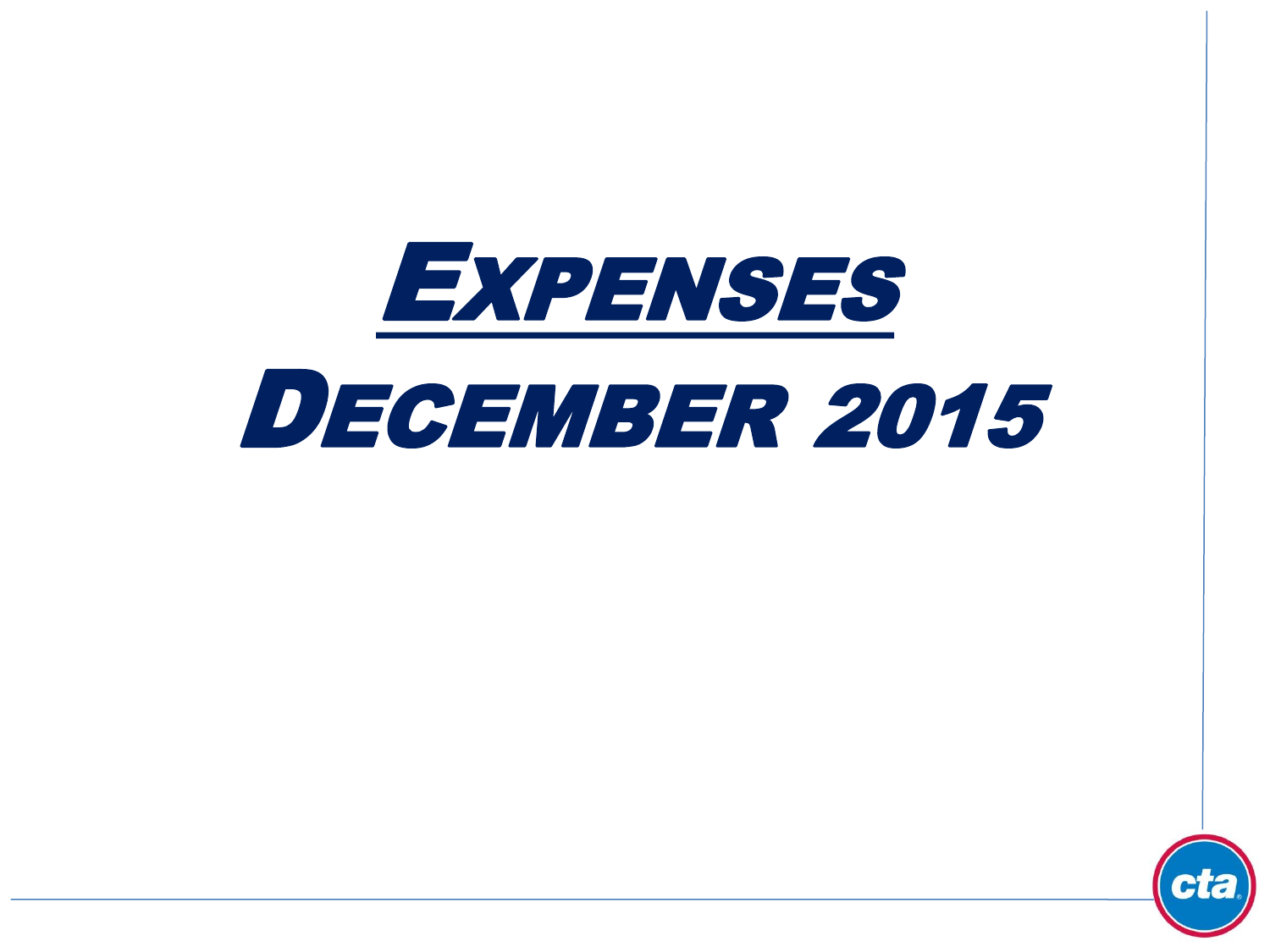## DECEMBER EXPENSES: VARIANCE TO BUDGET

*Dollars in Thousands*

| <b>Category</b>                         | <b>Actual</b><br><b>December</b><br>2015 | Favorable/<br>(Unfavorable)<br><b>Variance to</b><br><b>Budget</b> |
|-----------------------------------------|------------------------------------------|--------------------------------------------------------------------|
| Labor                                   | 87,639                                   | (1, 540)                                                           |
| <b>Material</b>                         | 8,682                                    | (2, 547)                                                           |
| <b>Fuel</b>                             | 4,086                                    | 532                                                                |
| <b>Power</b>                            | 2,477                                    | (136)                                                              |
| <b>Provision Injuries &amp; Damages</b> | 3,500                                    |                                                                    |
| <b>Purchase of Security Services</b>    | 1,303                                    | (101)                                                              |
| <b>Other Expenses</b>                   | 17,974                                   | 3,867                                                              |
| <b>Total Operating Expenses</b>         | 125,661                                  | 75                                                                 |

**Other expenses consist of: Utilities, Advertising & Promotions, Travel & Meetings, Contractual Services, Leases & Rentals, Pension Obligation Bond, and General Expenses.**